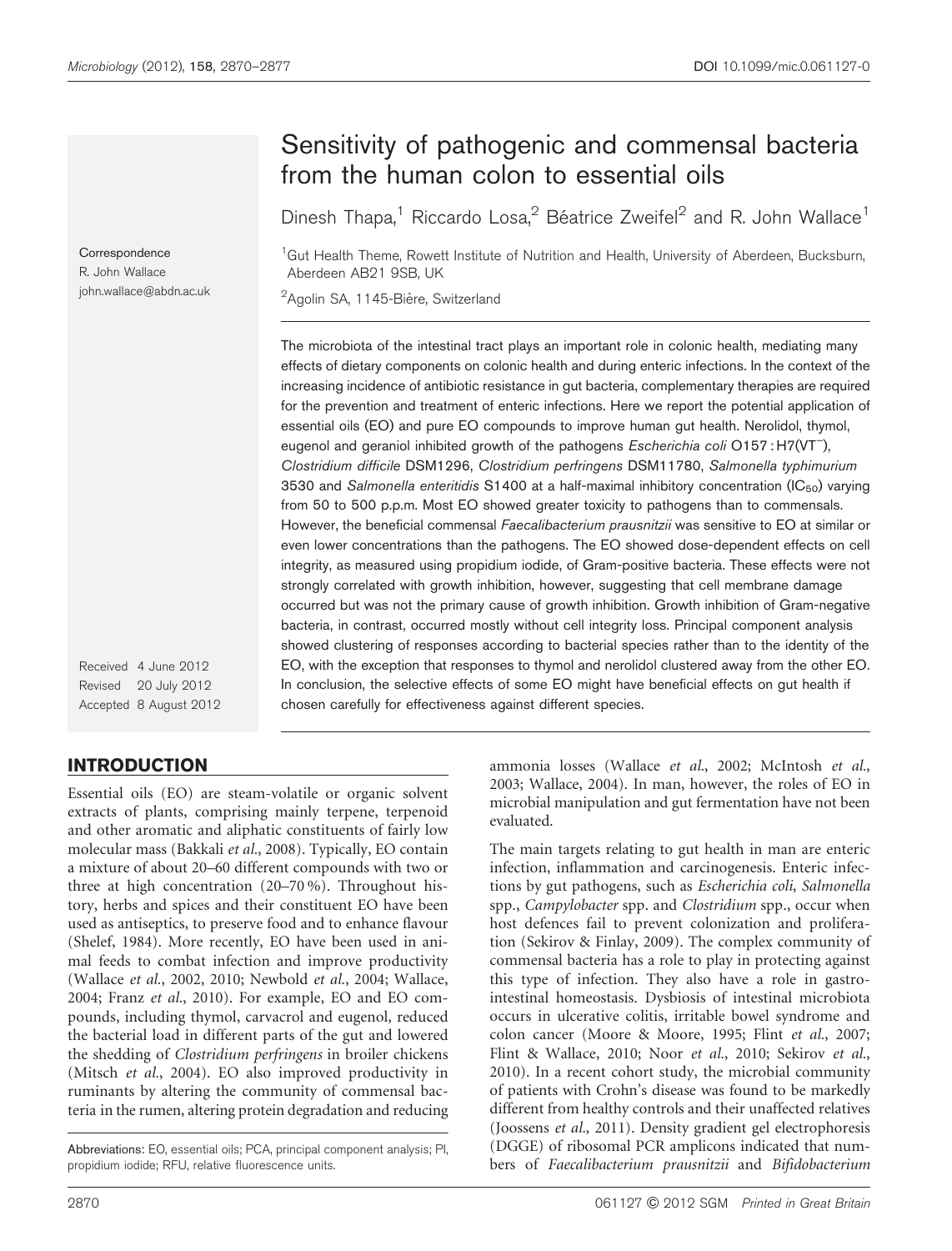(Bif.) adolescentis were lower and Ruminococcus gnavus higher than in healthy relatives. Thus, if EO are to be useful in promoting gut health in man, their effects on commensal as well as pathogenic bacteria must be determined.

The antimicrobial properties of EO have been demonstrated against a wide range of food micro-organisms, including bacteria, protozoa and fungi [\(Burt, 2004](#page-7-0)). Several studies also found that the most pathogenic gut bacteria, E. coli O157 : H7 [\(Burt & Reinders, 2003; Delaquis](#page-7-0) et al., 2002), Salmonella typhimurium (Si et al.[, 2006\)](#page-7-0), Clostridium perfringens ([Ouwehand](#page-7-0) et al., 2010), Campylobacter jejuni [\(Anderson](#page-6-0) et al., 2009) and Helicobacter pylori ([Bergonzelli](#page-7-0) et al.[, 2003](#page-7-0)) are inhibited by EO in vitro. The aim of the present study was to compare the effects of a range of EO and EO compounds on human pathogenic and commensal intestinal bacteria. Further studies were undertaken to explain the nature of the selectivity of EO against different bacterial species.

### METHODS

Chemicals and reagents. The pure oils of clove, coriander and curcuma, a commercial blend of EO ('Agolin'), analytical grade eugenol, geraniol, geranylacetate, linalool, methylisoeugenol, nerolidol and thymol, and chestnut extract were provided by Agolin SA, Bière, Switzerland. The test materials were selected on the basis of traditional and potential commercial usefulness, on their published effects on pathogens and their safety. The EO and EO compounds were  $>98\%$  pure, while the chestnut extract contained  $>75\%$ tannins. Stock solutions (100 mg  $ml^{-1}$  in methanol) were stored in air-tight capped bottles at  $4 °C$  in the dark. Propidium iodide (PI) was purchased from Sigma-Aldrich, UK. All other reagents were of analytical grade.

Bacteria. Five species of recognized pathogens were investigated, along with 11 species of commensal bacteria. Clostridium difficile DSM 1296, C. perfringens DSM 11780, Propionibacterium shermanii DSM 4902, Propionibacterium freudenreichii DSM 20271 and Bacteroides (Bac.) thetaiotaomicron 5482 (DSM 2079) were obtained from Deutsche Sammlung von Mikroorganismen (Braunschweig, Germany). Bifidobacterium breve NCFB 2258 and Bif. adolescentis NCFB 2204 were from the National Collection of Food Bacteria (Reading, UK). Lactobacillus plantarum NCIMB 7220 was from the National Collection of Industrial, Food and Marine Bacteria (Aberdeen, UK). Salmonella typhimurium 3530 and Salmonella enteritidis S1400 were kindly provided by George Grant (University of Aberdeen). E. coli O157 : H7 NCTC 12900, a verotoxin-deleted strain, is a human isolate. Anaerostipes caccae L1-92 (DSM 14662 $^{\mathrm{T}}$ ), Eubacterium (Eu.) hallii L2-7 (DSM 17630), Roseburia inulinivorans A2-194 (DSM 16841<sup>T</sup>), Roseburia hominis A2-181 and F. prausnitzii L2-6 were isolated from human faeces [\(Barcenilla](#page-6-0) et al., 2000) and are maintained at the Rowett Institute of Nutrition and Health. Salmonella spp. and E. coli were grown in LB medium aerobically, and all others were grown in the liquid form of medium 2 [\(Hobson, 1969\)](#page-7-0) under  $CO<sub>2</sub>$ .

Influence of EO on bacterial growth. The influence of EO on the growth of E. coli, S. typhimurium and S. enteritidis was tested by a broth dilution method on 96-well plates. A range of concentrations of EO in methanol was prepared on a dilution plate from the stock solution (100 mg  $l^{-1}$ ) and 10 µl was transferred to a culture plate to give final concentrations of 50, 100, 200, 300, 500, 750 and 1000 p.p.m.

A 200 ml volume of LB medium, containing 5 % overnight culture as inoculum, was transferred to corresponding wells in triplicate. Positive control wells contained only 10 µl methanol. Plate control and negative control wells were set up using sterile water and uninoculated medium, respectively. Plates were sealed with plastic adhesive tape (Fasson S695, catalogue no. SH 236269, Nunc) and growth at 37  $\degree$ C was measured spectrophotometrically (SpectraMax spectrophotometer, Molecular Devices Corporation) as OD<sub>650</sub> for 24 h at 30 min intervals. All other bacteria were inoculated as a 5 % inoculum in the liquid form of medium 2 [\(Hobson, 1969](#page-7-0)) in Hungate-type tubes containing different concentrations of EO in methanol. Incubation was carried out at 37  $^{\circ}$ C and growth was measured spectrophotometrically (Novaspec II spectrophotometer, Amersham Biosciences) as  $OD_{650}$  at different incubation times. The methanol concentration was 5 %, which had no effect on the growth of the tested bacteria. The calculation of percentage growth and percentage inhibition by EO treatment was based on the growth of positive controls ([Sultanbawa](#page-7-0) et al., 2009):

Percentage growth= $(OD_{tt}-OD_{t0})/(OD_{ct}-OD_{c0}) \times 100$ 

Percentage inhibition= $100$  - percentage growth

where  $OD_{tt}$  is the  $OD_{650}$  of test samples at incubation time t,  $OD_{t0}$ for test samples at time zero  $(0)$ ,  $OD<sub>ct</sub>$  is the positive control at incubation time t and  $OD_{c0}$  is the positive control at time zero (0).

The half-maximum inhibitory concentration  $(IC_{50})$  of EO and EO compounds was calculated by linear interpolation of triplicate observations:

 $d=d_1+(p-p_1)\times(d_2-d_1)/(p_2-p_1)$ 

where d is IC<sub>50</sub>,  $d_1$  is a first dose lower than 50% inhibition,  $d_2$  is a first dose higher than 50 % inhibition, p is equal to 50 (for 50 % inhibition),  $p_1$  is percentage inhibition at dose  $d_1$ , and  $p_2$  is percentage inhibition at dose d<sub>2</sub>.

Measurement of cell integrity. The influence of EO on the cell integrity of bacteria was determined by a PI uptake method based on Amor et al. [\(2002\)](#page-6-0) and later modified by Maia et al. [\(2007\).](#page-7-0) Briefly, 1 ml of overnight culture was inoculated into 9 ml M2 medium and incubated at 37 °C until it reached mid-exponential phase  $(OD_{650}$ approx. 0.6). The bacterial culture was centrifuged at 3000  $g$  for  $10$  min at  $4 °C$ . The pellet was washed twice with anaerobic potassium phosphate buffer (100 mM, pH 7.0) containing 1 mM DTT. Cells were resuspended to  $OD_{650}$  0.4 in the same buffer for assay. Dilution series of EO were prepared in methanol in separate 96 well plates and 10 µl was added to 200 µl of cell suspension. Control cultures contained the same volume of methanol, which did not affect measurements. The suspension was incubated at 37  $^{\circ}$ C for 30 min. Cell suspensions without EO and sonicated cells (10 µm amplitude, 3 min; MSE Soniprep 150) served as controls. A working solution of PI (1.5 mM) was prepared in distilled water and stored at 4  $^{\circ}$ C in the dark. Fifty microlitres of each sample was added to 149 µl anaerobic potassium phosphate buffer (100 mM, pH 7.0, containing 1 mM  $DTT$ ) in the presence of  $1 \mu l$  PI solution. The mixtures were incubated for 5 min at 37  $^{\circ}$ C in the dark. Fluorimetry measurements were done using a Gemini XPS Microplate Reader (Molecular Devices Corporation) at  $\lambda_{EX}$ =530 nm and  $\lambda_{EM}$ =620 nm. Calculation of percentage cell integrity loss was based on the relative fluorescence units (RFU) of the positive control (sonicated damaged cells):

Percentage cell integrity  $loss = (RFU_{treatment}/RFU_{positive\ control}) \times 100$ 

Principal component analysis (PCA). PCA ([Jolliffe, 2002\)](#page-7-0) of the data was carried out in order to look for patterns of similarity and clustering in the organisms and compounds. For the PCA, each of the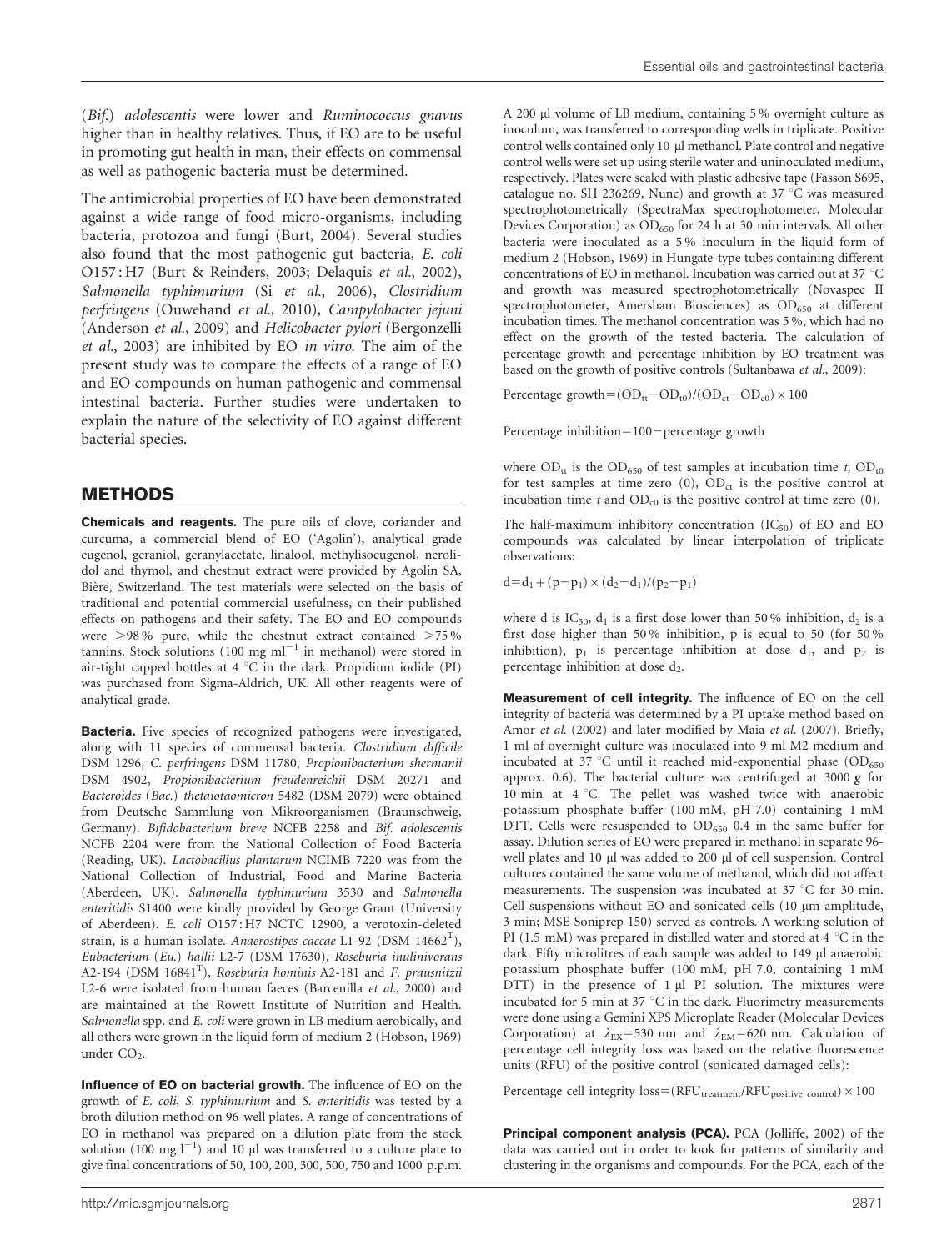99 combinations of organisms and compounds was considered as an observation. The growth inhibition and cell membrane damage at each of the seven doses were considered as variables, leading to 14 variables in total, and so a 99 by 14 data matrix. Scores plots of the first two components then show a map of the similarities and differences among the organism and compound combinations.

Statistical analysis. Growth inhibition data are presented as mean $\pm$ SD of triplicate observations. Data on membrane integrity loss were transformed to log values and analysed using one-way ANOVA, and means for the treatments were separated by Bonferroni post-hoc multiple comparisons in SPSS 19 software with significance set at  $P<0.05$ . The PCA was performed with R (R Foundation for Statistical Computing, ISBN 3-900051-07-0; http://www.R-project. org).

#### RESULTS

#### Differential effects of EO on bacterial growth

The growth of human gut bacteria in the presence of a range of EO or EO compounds at concentrations ranging from 50 to 1000 p.p.m. was investigated. Most pathogenic strains of E. coli O157 : H7, Salmonella spp., Clostridia spp. and the abundant commensal Firmicutes and Bacteroidetes were affected to different extents by different EO in a dosedependent manner. Fig. 1 illustrates the type of growth data that were obtained. The measurement of percentage growth compares the optical density of bacteria in EO-containing medium with that of a parallel non-amended culture at the entry into stationary phase. Thymol showed the strongest effect on the growth of all bacteria, with most of the bacteria unable to grow at 300 p.p.m. (Fig. 1a). In contrast, clove oil was less toxic to all the bacteria at similar concentrations (Fig. 1b). Eugenol, the major EO compound present in clove oil, had similar effects on the growth of E. coli, S. typhimurium and C. difficile, while the commensal species L. plantarum, Eu. hallii and Bif. adolescentis were less affected (Fig. 1c).

In order to condense large quantities of growth data to values that enable comparison between species and their response to different EO, IC<sub>50</sub> values of EO were calculated by linear interpolation. Most of the EO showed an  $IC_{50}$ below 500 p.p.m. for pathogenic bacteria, while there was a wide range of effectiveness with different EO. Nerolidol and thymol were the most active EO, with  $IC_{50}$  values of 41 and 108 p.p.m. for C. difficile and 156 and 111 p.p.m. for E. coli O157 : H7, respectively ([Table 1](#page-3-0)). Clove oil, coriander oil, curcuma oil and Agolin blend were effective at higher concentration ranges of 234 and up to  $>$  1000 p.p.m. Similar effects were observed with pure compounds of EO such as eugenol, geraniol, linalool and methylisoeugenol, which are major constituents of a number of EO, particularly clove oil (eugenol) and geranium oil (geraniol). Nerolidol also had strong growth-inhibitory effects against most of the commensals, with IC<sub>50</sub> values of 33-244 p.p.m. depending upon the bacterial species. Thymol had similar effects against pathogens, and most commensals were affected by low concentrations. F. prausnitzii L2-6, in particular, was highly sensitive to all EO relative to all other commensals and the



Fig. 1. Differential inhibitory effect of EO on human intestinal pathogenic and commensal bacteria; (a) thymol, (b) clove oil and (c) eugenol. Percentage growth due to treatment was determined by taking growth in medium containing no EO as 100 % at stationary phase. Results are mean $\pm$  SD of triplicate observations.

pathogens. However, most other commensals were insensitive to many EO at the concentrations that were effective against pathogens.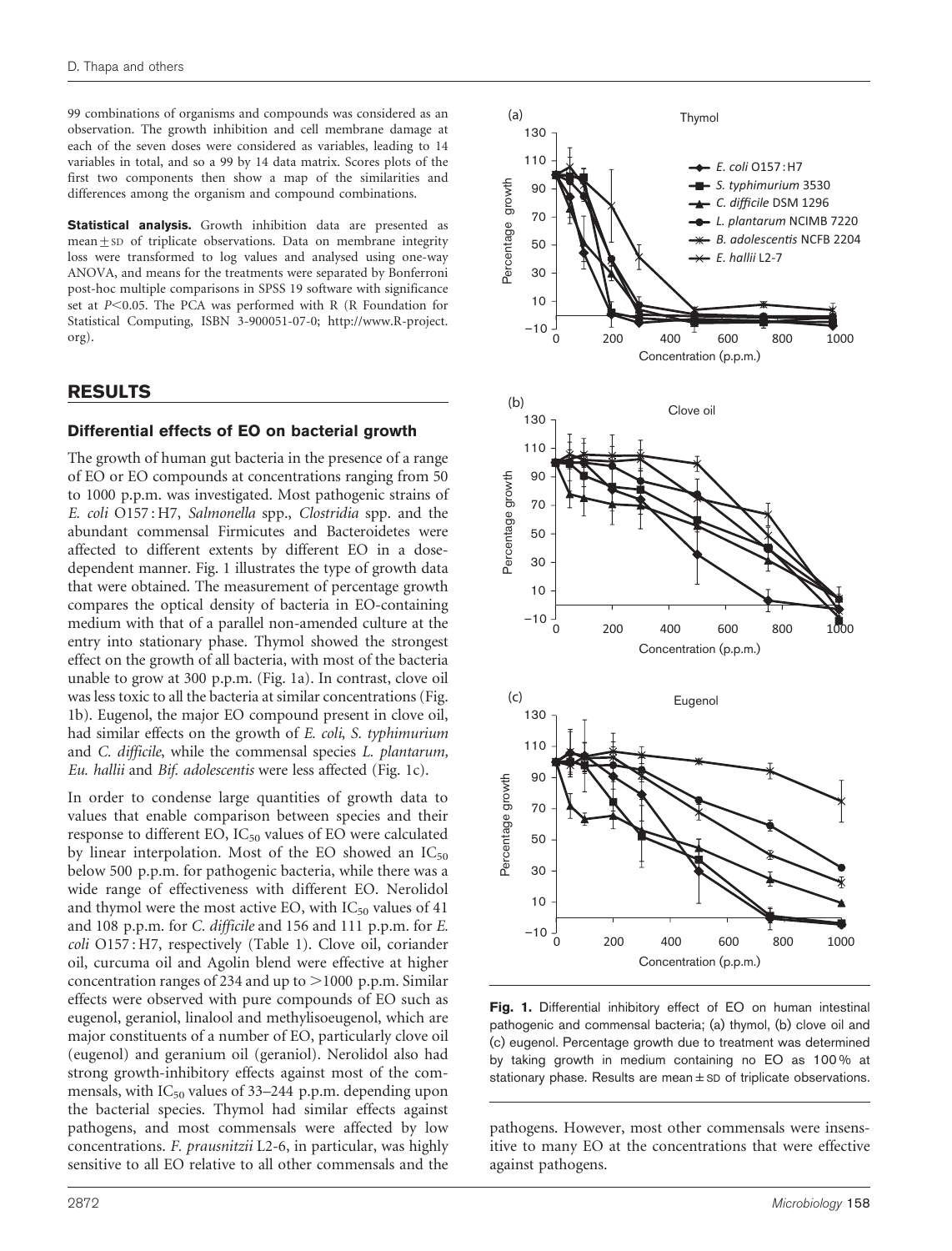#### <span id="page-3-0"></span>**Table 1.** IC<sub>50</sub> values of EO on pure cultures of human gut bacteria

ND, Not determined.

| Micro-organism                                    | Eugenol | Geraniol | Geranylacetate | Linalool | Methylisoeugenol | Nerolidol | <b>Thymol</b> | Clove | Coriander Curcuma |                 |       | Agolin Chestnut |
|---------------------------------------------------|---------|----------|----------------|----------|------------------|-----------|---------------|-------|-------------------|-----------------|-------|-----------------|
|                                                   |         |          |                |          |                  |           |               | oil   | oil               | oil             | blend | extract         |
| Pathogens                                         |         |          |                |          |                  |           |               |       |                   |                 |       |                 |
| C. difficile DSM 1296                             | 464     | 182      | 365            | 464      | 251              | 41        | 108           | 562   | 323               | 305             | 563   | 149             |
| C. perfringens DSM 11780                          | >1000   | 632      | >1000          | >1000    | 608              | 78        | 388           | 878   | >1000             | 614             | 890   | 600             |
| E. coli O157: H7 (VT <sup>-</sup> ) NCTC<br>12900 | 426     | 238      | >1000          | 521      | 339              | 156       | 111           | 466   | 234               | 829             | 340   | 784             |
| S. typhimurium 3530                               | 297     | 239      | >1000          | 871      | 823              | 590       | 147           | 568   | 824               | $\mbox{\sc ND}$ | 971   | 960             |
| S. enteritidis S1400                              | 477     | 422      | >1000          | 913      | >1000            | ND        | 233           | 833   | 950               | $\mbox{\sc ND}$ | >1000 | $\rm ND$        |
| Commensals                                        |         |          |                |          |                  |           |               |       |                   |                 |       |                 |
| A. caccae L1-92                                   | 814     | 854      | >1000          | >1000    | 686              | 80        | 202           | 552   | >1000             | 620             | >1000 | 689             |
| Bac. thetaiotaomicron 5482                        | 488     | 214      | 35             | 342      | 233              | 39        | 172           | 456   | 773               | 527             | 400   | 44              |
| Bif. breve NCFB 2258                              | 779     | 860      | >1000          | >1000    | >1000            | 199       | 246           | 790   | >1000             | 706             | >1000 | 551             |
| Bif. adolescentis NCFB 2204                       | >1000   | 863      | 902            | >1000    | >1000            | 162       | 299           | 750   | >1000             | 653             | >1000 | 615             |
| Eu, hallii L2-7                                   | 661     | 747      | >1000          | >1000    | 770              | 65        | 179           | 799   | >1000             | 610             | >1000 | 739             |
| F. prausnitzii L2-6                               | 71      | 121      | >1000          | 111      | 108              | 42        | 128           | 100   | 109               | 496             | 180   | 735             |
| L. plantarum NCIMB 7220                           | 833     | 823      | >1000          | >1000    | 852              | 188       | 178           | 680   | >1000             | 722             | >1000 | 856             |
| P. freudenreichii DSM 20271                       | 221     | 156      | ND             | 356      | 217              | ND        | 68            | 215   | 301               | ND              | 298   | ND              |
| P. freudenreichii subsp.<br>shermanii DSM 4902    | 486     | 759      | 151            | >1000    | 522              | 33        | 142           | 392   | 825               | 255             | 695   | 105             |
| R. hominis A2-181                                 | >1000   | 763      | >1000          | >1000    | 608              | 244       | 248           | 848   | >1000             | 860             | 955   | 703             |
| R. <i>inulinivorans</i> A2-194                    | 934     | 516      | >1000          | >1000    | >1000            | 151       | 259           | 886   | >1000             | 740             | >1000 | 589             |
| Variability (SEM as percentage<br>of mean) $*$    | 5.9     | 6.9      | 5.7            | 15.0     | 6.8              | 5.2       | 5.8           | 8.2   | 9.8               | 12.2            | 7.9   | 7.3             |

\*Variability of means was not considered for doses >1000 p.p.m.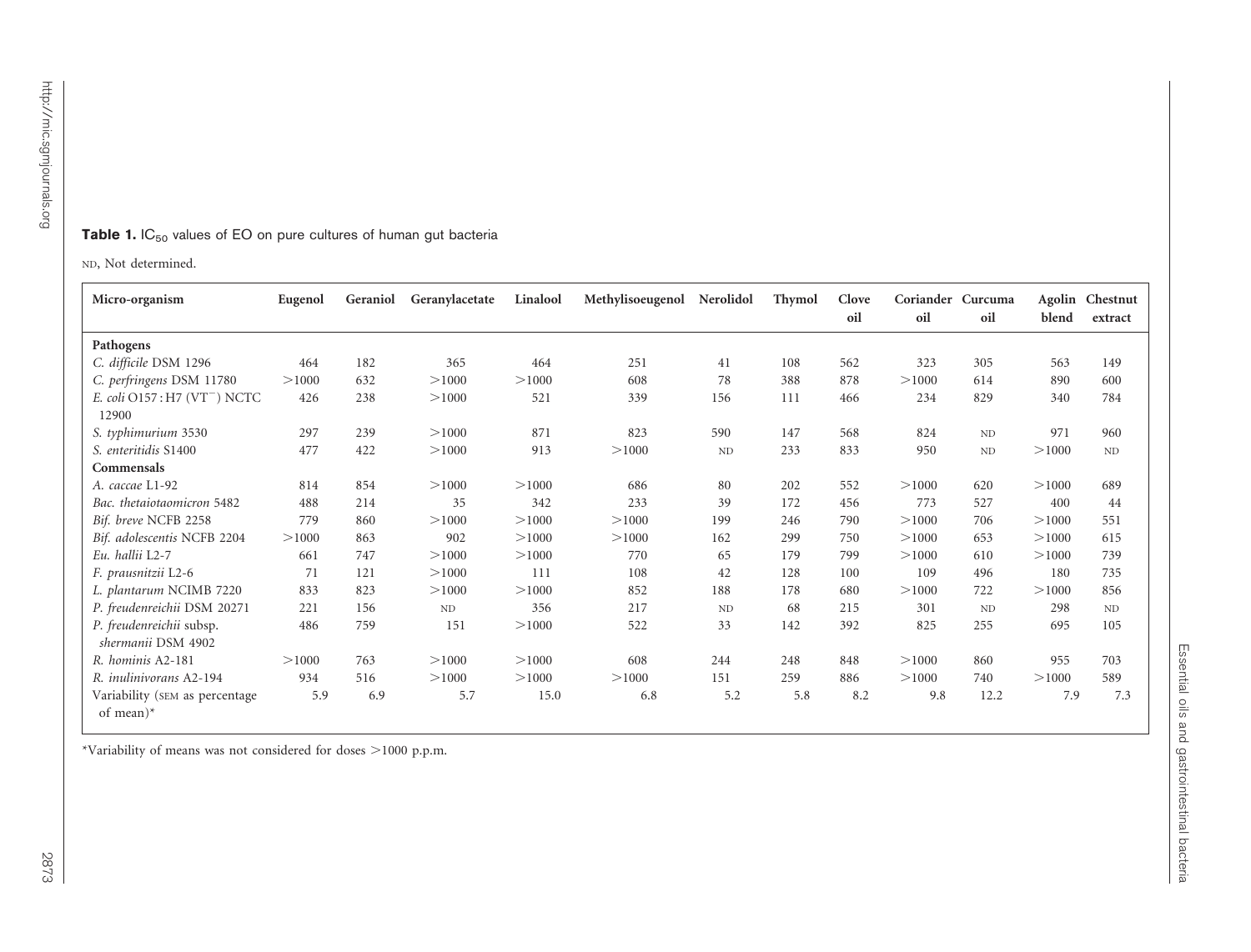#### <span id="page-4-0"></span>Influence of EO on cell integrity

The influence of EO on the cell integrity of different species of pathogenic and commensal bacteria was investigated using PI, which fluoresces when it reacts with DNA. The relative fluorescence was compared between undamaged cells, sonicated cells and cells exposed to EO. Typical results are illustrated in Fig. 2, where thymol or nerolidol were added to suspensions of E. coli O157 : H7 at 50, 100, 200 and 300 p.p.m. for 30 min. Thymol caused a dose-dependent loss of cell integrity in E. coli (Fig. 2a). In contrast, nerolidol had no effect at any concentration (Fig. 2b), despite having an  $IC_{50}$  of 156 p.p.m. for growth ([Table 1](#page-3-0)).

When the full range of bacteria, including both pathogens and commensals, was compared for cell integrity loss and growth inhibition by EO, a clear differential effect was observed (Fig. 3). In general, Gram-negative bacteria clustered along the  $y$  axis (Fig. 3a), indicating that cell integrity loss was not high and that growth inhibition occurred without loss of cell integrity. Gram-positive bacteria, on the other hand, tended to cluster along the x-axis, with only a few clusters at

the top right of the graph (Fig. 3b). Thus, Gram-positive bacteria were much more susceptible than Gram-negative species to cell envelope disruption by EO, although this in itself was insufficient to cause growth inhibition.

When the results were analysed by PCA [\(Fig. 4\)](#page-5-0), cell integrity loss explained 76 % of the variability in growth inhibition. Patterns linking organisms and EO were identified by ellipses drawn on the PCA, based on our biological understanding of the species and compounds, rather than a statistically based cluster analysis, which would lack the biological interpretation. The observed effects could be explained with five clusters: cluster 1 revealed high growth inhibition of Bac. thetaiotaomicron relative to cell integrity loss; clusters 2 and 3 were mainly due to C. perfringens and R. inulinivorans, respectively, showing growth inhibition mainly due to high cell integrity. Cluster 4 was mainly due to F. prausnitzii, and cluster 5 revealed a subset of most other clusters and mainly contained the effects of thymol, nerolidol and geraniol on most of the bacteria. This plot also visualized the distinction between Gram-positive and Gramnegative species, as they clustered far from each other.





Fig. 2. Relative fluorescence of PI as a measure of cell integrity loss of E. coli O157: H7 treated with (a) thymol (T 50, T 100, T 200 and T 300: 50, 100, 200 and 300 p.p.m.) and (b) nerolidol (N 50, N 100, N 200 and N 300: 50, 100, 200 and 300 p.p.m.), at 30 min exposure  $(n=4)$ . Different letters differ significantly  $(P<0.05)$ .

Fig. 3. Correlation plots of the effect of EO on growth inhibition and on cell integrity loss. Plots were obtained from mean observations of 11 EO at seven doses in duplicate. (a) Gramnegative bacteria (E. coli, S. typhimurium, S. enteritidis, Bac. thetaiotaomicron), (b) Gram-positive bacteria (C. perfringens, Bif. adolescentis, Bif. breve, R. inulinivorans and F. prausnitzii).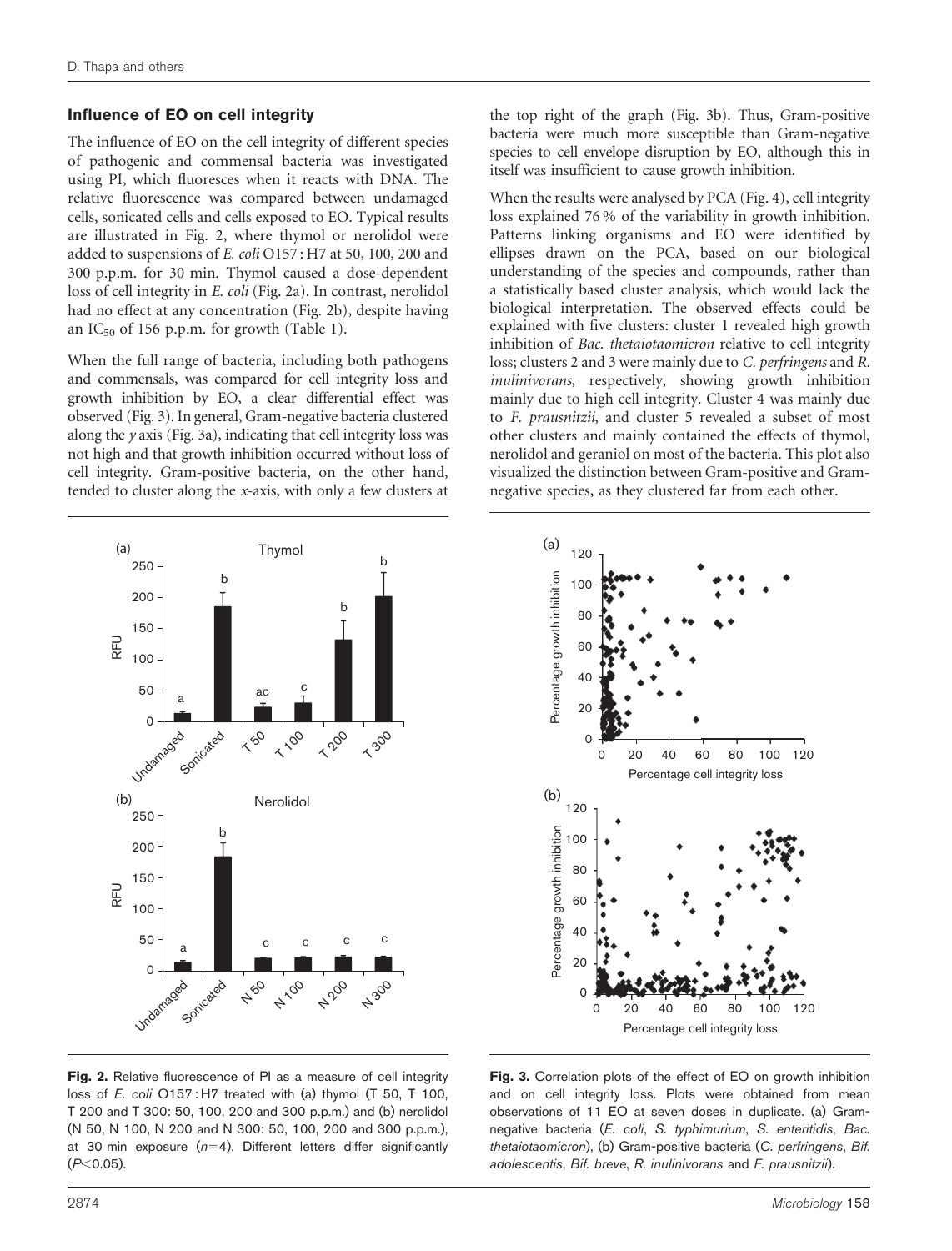<span id="page-5-0"></span>

## **DISCUSSION**

EO and their component compounds have been used by mankind for many centuries, and their antibacterial effects have been determined on various microbial species during recent years. The present work reports the results of an investigation of an unusually wide range of EO and bacterial species not investigated previously, in a depth that enabled PCA analysis to reveal correlations between different EO and different types of bacteria. This is also the first report of the influence of EO on commensal gut bacteria, which, if EO are to be used therapeutically or for prophylaxis, is an essential element of background information. The results form the first phase of possible development of EO as healthenhancing food additives/supplements in man.

The potency of the different EO depended on their chemical structure. The categories of EO compounds included (A) phenol derivatives (e.g. thymol), (B) alcohol derivatives [e.g. geraniol (Bg), linalool (B<sub>l</sub>)] and (C) ester derivatives (e.g. geranylacetate) of monoterpenes; (D) alcohol derivatives (e.g. nerolidol) of sesquiterpenes; (E) phenol derivatives (e.g. eugenol) and (F) methoxy derivatives (e.g. methylisoeugenol) of aromatic compounds. The  $IC_{50}$  values and thus the overall antibacterial effects of EO compounds against C. *difficile* were in the order  $D>A>B_g>F>C>E>B_l$ , for C.  $perfringens$  D>A>F>B<sub>g</sub>>C=E=B<sub>l</sub>, for *E. coli* A>D>  $B_g$ >F>E>B<sub>l</sub>>C, for *S. typhimurium* A>B<sub>g</sub>>E>D>G>B  $\rm _1$ >C and for *S. enteritidis* A>B<sub>g</sub>>E>B<sub>l</sub>>F>C. These relative potencies were quite similar when tested against most of the commensals [\(Table 1\)](#page-3-0). Thus, sesquiterpenes and phenolic monoterpenes were the most active class of antibacterial Fig. 4. PCA scores plot to show the patterns of similarity and clustering in organisms and compounds based on growth inhibition and cell integrity loss by 11 EO at seven doses in duplicate. Each value represented by the first two letters is specific for the genus and species of bacterium, and the last letter(s) for the EO. Gram-positive species: B.a, Bif. adolescentis; C.p, C. perfringens; R.i, R. inulinivorans; B.b, Bif. breve; F.p, F. prausnitzii. Gram-negative species: E.c, E. coli; S.e, S. enteritidis; S.t, S. typhimurium; B.t, Bac. thetaiotaomicron. A, Agolin blend; E, eugenol; M, methylisoeugenol; C, curcuma oil; G, geraniol; N, nerolidol; Cd, coriander oil; Ga, geranylacetate; T, thymol; Co, clove oil; L, linalool.

agents followed by other phenolic aromatic compounds. A twofold lower activity of geranylacetate, compared with geraniol, which is an ester derivative of geraniol, indicates the importance of the free -OH group for this activity. Similar observations were made before, whereby the inhibitory effects of carvacrol against Bacillus cereus ([Ultee](#page-7-0) et al., [2002\)](#page-7-0), E. coli ([Veldhuizen](#page-7-0) et al., 2006) and Staphylococcus aureus [\(Veldhuizen](#page-7-0) et al., 2006) were completely abolished in its methyl ester derivative. In those studies, the substituted groups and delocalized electrons in the benzene ring were postulated to be responsible for this difference in activity. It is important to note, however, that EO mixtures and natural EO may have activities different from those that might be expected based on the potency of pure EO compounds. Here we have established that such interactions depend on the bacterial species. For E. coli, C. difficile and L. plantarum, the results for eugenol and clove oil were very similar, while for S. typhimurium eugenol alone was clearly more effective. On the other hand, the sensitivity of Bif. adolescentis and Eu. hallii to clove oil was greater than that to eugenol, suggesting that a minor component of clove oil may act synergistically with eugenol. These observations have implications for the use of natural EO, in which changes in the chemical composition can occur by seasonal variation, growth period and geographical region [\(Mabrouk](#page-7-0) et al., 2011). Thus, careful quality control would be necessary when applying natural EO therapeutically or prophylactically.

The possible application of EO in manipulating the human gut microbiota to treat or prevent bowel diseases and enteric infections will depend on understanding the inhibitory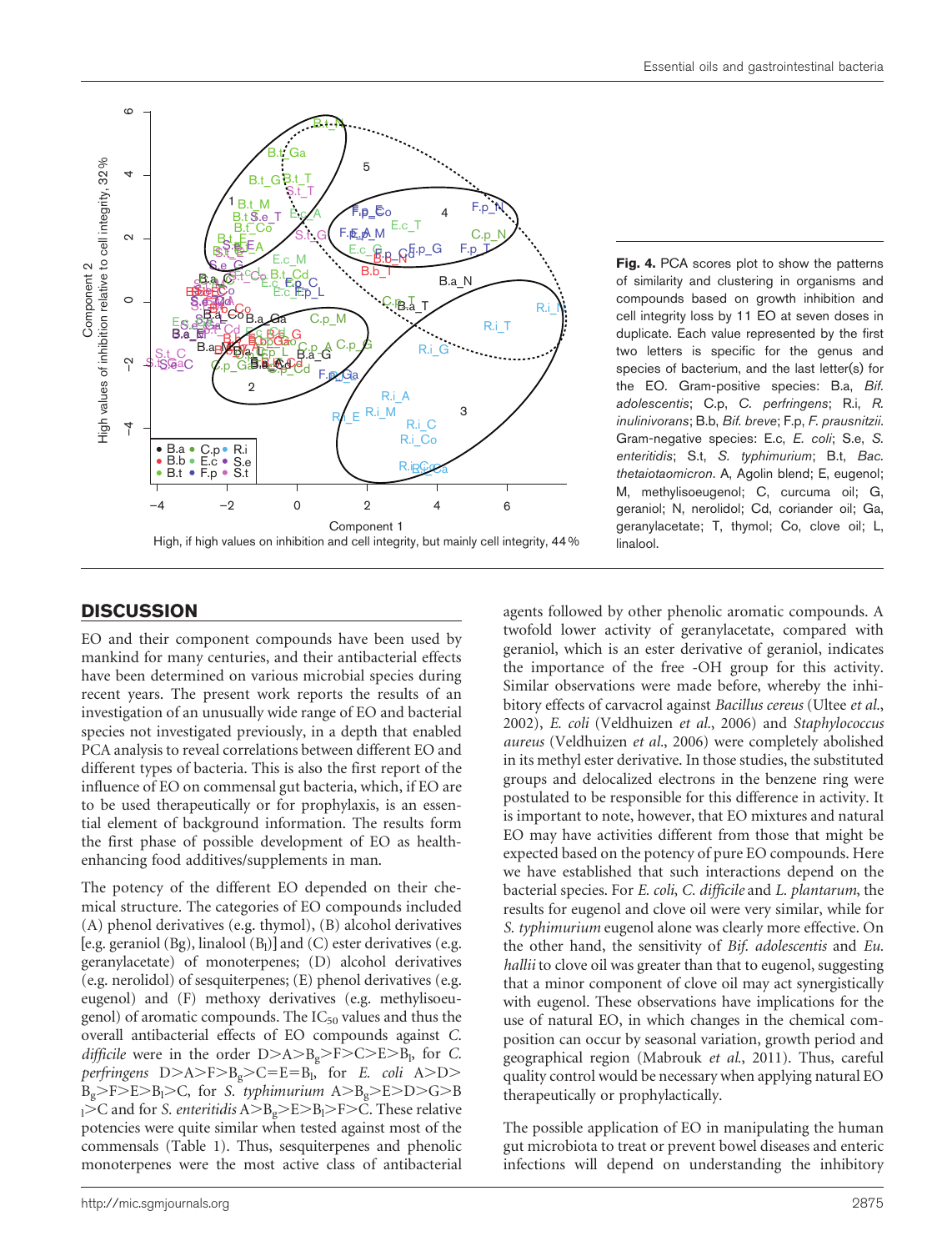<span id="page-6-0"></span>profile of both pathogenic micro-organisms and the more abundant normal flora of the gut. Here, different EO showed different inhibitory effects on different species of bacteria. However, in general, EO were more inhibitory towards pathogens than commensals, a finding that confirms a similar conclusion made for porcine intestinal bacteria (Si [et al.](#page-7-0), [2006](#page-7-0)). A very significant exception was, however, the greater sensitivity of *F. prausnitzii* to virtually all EO and EO compounds than the pathogens. F. prausnitzii plays an important anti-inflammatory role in the gut (Sokol et al.[, 2008\)](#page-7-0), and lower numbers of F. prausnitzii are associated with Crohn's disease ([Marteau](#page-7-0) et al., 2001). Thus, the use of EO in man would have to guard against the suppression of F. prausnitzii as well as proving efficacy against pathogens.

A study of the relationship between effects of EO on growth and their effects on cell integrity was undertaken in order to understand better the mechanisms by which different EO interact with and inhibit the growth of different bacterial species. While some of the data were difficult to explain, such as the difference between thymol and nerolidol in their effects on E. coli ([Fig. 2\)](#page-4-0), a general pattern emerged that the growth of Gram-negative bacteria was inhibited generally without a loss of cell integrity, while the opposite was true for Gram-positive bacteria. PI, which fluoresces when it interacts with DNA, was the indicator of cell integrity damage, as it has been in many other studies [\(Gill & Holley, 2006a](#page-7-0)). These results appear to contrast with observations reported in E. coli [\(Gill & Holley, 2006a\)](#page-7-0), in which E. coli treated with 10 mM eugenol results in 100 % staining of the cell and 100 % cell death; however, this concentration corresponds to 1640 p.p.m., much higher than the concentrations used here. The same authors concluded that the primary action of EO in E. coli was against membrane-bound ATPases ([Gill & Holley, 2006b\)](#page-7-0). Our observations would also support the hypothesis that growth inhibition of gut bacteria by EO is not solely the result of membrane damage. The cellular membrane has a selective and low permeability for polar and charged particles. Lipophilic compounds such as cyclic hydrocarbons, including EO, can easily penetrate the membrane and increase the loss of ATP and intracellular metabolites, but more specific metabolic inhibition may occur with specific EO compounds ([Di Pasqua](#page-7-0) et al., 2007).

PCA was used to analyse in greater depth the relationship between growth inhibition and cell integrity loss by EO in different species. The intention of PCA is to take a highdimensional set of observations (in this case the 14 values that specify the dose–responses in growth inhibition and membrane damage) and reduce the dimensionality by calculating summaries of them which aim to capture as much as possible of the total variability. By plotting the scores of each observation (organism/compound combination) from the first few components, a map was produced of the similarities and differences among the organism/compound combinations [\(Fig. 4\)](#page-5-0). Thus, observations close in the score plot share similar dose–response characteristics. The orientation of the axes is arbitrary: only proximity or distance

is relevant. The PCA scores plot confirmed that the antimicrobial effects due to loss in cell integrity were specific to bacterial species, as shown by clusters 1, 2, 3 and 4 [\(Fig. 4](#page-5-0)), while Gram-negative bacteria (clusters 1 and 4) and Grampositive bacteria (clusters 2 and 3) clustered more tightly. Some EO, such as thymol, nerolidol and geraniol, showed generalized effects and were more strongly associated with cell integrity loss and growth inhibition than other EO and EO compounds (cluster 5). These differences in clusters due to both micro-organisms and the EO illustrate the importance of the chemical nature of EO and the type of bacterium to an understanding of specific inhibitory effects.

In conclusion, although pathogenic species were generally more sensitive to EO than most commensal bacteria, EO may compromise F. prausnitzii, one of the most beneficial of the commensal microbiota. The possible usefulness of EO therefore depends on many factors. If the site of inhibition of pathogens precedes the large intestine, i.e. the stomach or small intestine, EO might be selected that are absorbed before reaching the terminal ileum or are metabolized by the intestinal microbiota to avoid toxicity to F. prausnitzii. Alternatively, combinations of EO compounds may be sought that increase the selectivity towards pathogens. Further information is thus required on differential effects of EO in mixed cultures of gut microbiota and in vivo to formulate different dietary regimes for specific inhibition of pathogens during enteric infections, and to treat or prevent colonic dysbiosis [\(Kaefer & Milner, 2008; Moore & Moore, 1995](#page-7-0)).

# ACKNOWLEDGEMENTS

The authors thank Nest McKain for her expert technical assistance, and Graham Horgan of Biomathematics and Statistics Scotland for help with data analysis. D. T. received an Industrial Studentship from the University of Aberdeen and Agolin SA, Switzerland, supplemented by the Scottish Overseas Research Student Awards Scheme (SORSAS). The Rowett Institute of Nutrition and Health is funded by the Research Executive for Rural and Environment Research and Analysis Directorate of the Scottish Government (RERAD).

# REFERENCES

[Amor, K. B., Breeuwer, P., Verbaarschot, P., Rombouts, F. M.,](http://dx.doi.org/10.1128%2FAEM.68.11.52092002) [Akkermans, A. D. L., De Vos, W. M. & Abee, T. \(2002\).](http://dx.doi.org/10.1128%2FAEM.68.11.52092002) [Multi](http://dx.doi.org/10.1128%2FAEM.68.11.52092002)[parametric flow cytometry and cell sorting for the assessment of](http://dx.doi.org/10.1128%2FAEM.68.11.52092002) [viable, injured, and dead bifidobacterium cells during bile salt stress.](http://dx.doi.org/10.1128%2FAEM.68.11.52092002) [Appl Environ Microbiol](http://dx.doi.org/10.1128%2FAEM.68.11.52092002) 68, 5209–5216.

[Anderson, R. C., Krueger, N. A., Byrd, J. A., Harvey, R. B., Callaway, T. R.,](http://dx.doi.org/10.1111%2Fj.13652009.04308.x) [Edrington, T. S. & Nisbet, D. J. \(2009\).](http://dx.doi.org/10.1111%2Fj.13652009.04308.x) [Effects of thymol and](http://dx.doi.org/10.1111%2Fj.13652009.04308.x) [diphenyliodonium chloride against](http://dx.doi.org/10.1111%2Fj.13652009.04308.x) Campylobacter spp. during pure [and mixed culture](http://dx.doi.org/10.1111%2Fj.13652009.04308.x) in vitro. J Appl Microbiol 107, 1258–1268.

[Bakkali, F., Averbeck, S., Averbeck, D. & Idaomar, M. \(2008\).](http://dx.doi.org/10.1016%2Fj.fct.2007.09.106) [Biological effects of essential oils – a review.](http://dx.doi.org/10.1016%2Fj.fct.2007.09.106) Food Chem Toxicol 46, [446–475.](http://dx.doi.org/10.1016%2Fj.fct.2007.09.106)

[Barcenilla, A., Pryde, S. E., Martin, J. C., Duncan, S. H., Stewart, C. S.,](http://dx.doi.org/10.1128%2FAEM.66.4.16542000) [Henderson, C. & Flint, H. J. \(2000\).](http://dx.doi.org/10.1128%2FAEM.66.4.16542000) [Phylogenetic relationships of](http://dx.doi.org/10.1128%2FAEM.66.4.16542000) [butyrate-producing bacteria from the human gut.](http://dx.doi.org/10.1128%2FAEM.66.4.16542000) Appl Environ Microbiol 66[, 1654–1661.](http://dx.doi.org/10.1128%2FAEM.66.4.16542000)